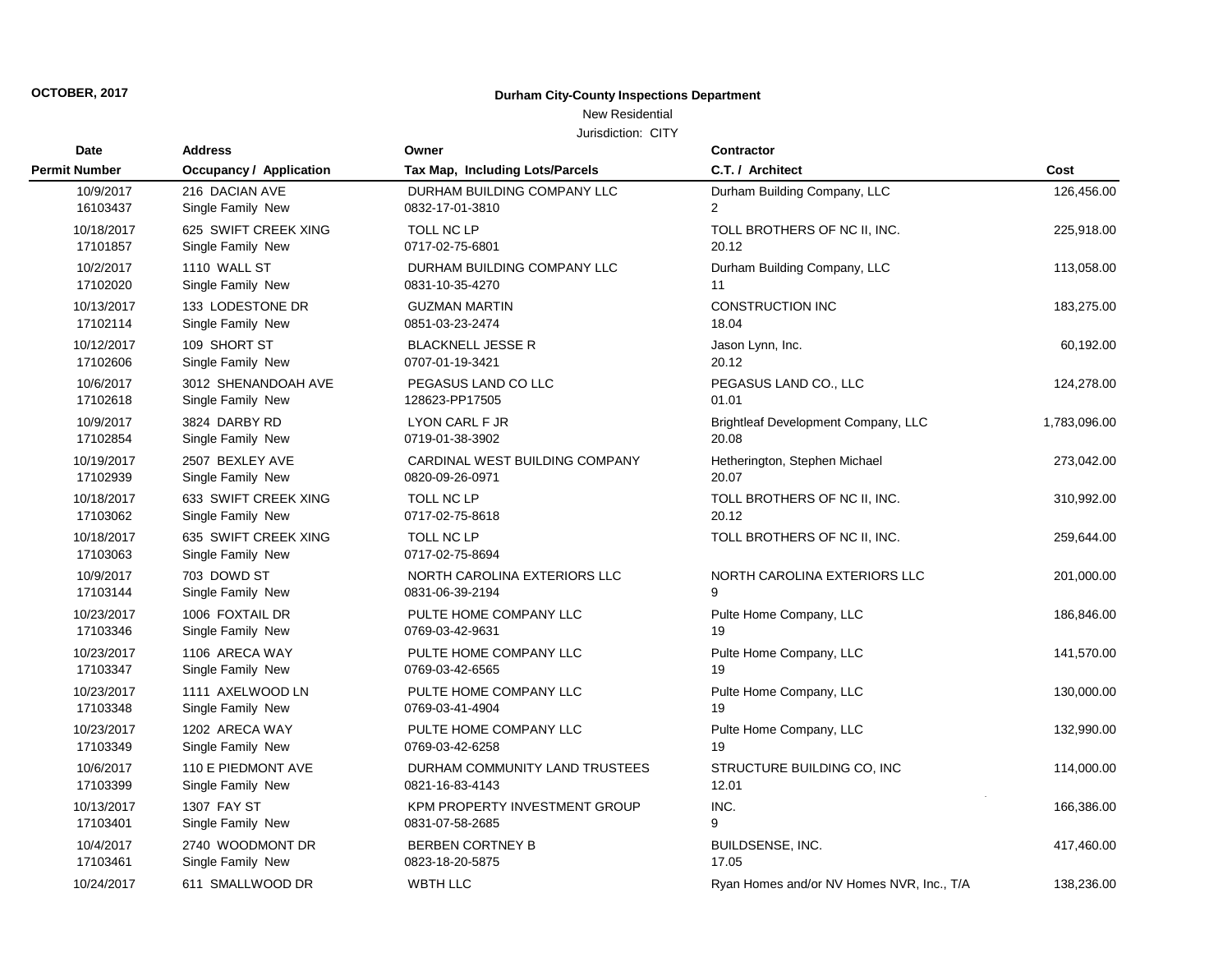## **Durham City-County Inspections Department**

# New Residential

| Date                 | Address                        | Owner                                  | <b>Contractor</b>                         |            |
|----------------------|--------------------------------|----------------------------------------|-------------------------------------------|------------|
| <b>Permit Number</b> | <b>Occupancy / Application</b> | <b>Tax Map, Including Lots/Parcels</b> | C.T. / Architect                          | Cost       |
| 17103463             | Townhouse New                  | 0758-01-17-9144                        | 20.14                                     |            |
| 10/24/2017           | 609 SMALLWOOD DR               | <b>WBTH LLC</b>                        | Ryan Homes and/or NV Homes NVR, Inc., T/A | 144,540.00 |
| 17103464             | Townhouse New                  | 0758-01-17-9174                        | 20.14                                     |            |
| 10/24/2017           | 607 SMALLWOOD DR               | <b>WBTH LLC</b>                        | Ryan Homes and/or NV Homes NVR, Inc., T/A | 147,236.00 |
| 17103465             | Townhouse New                  | 0758-01-27-0104                        | 20.14                                     |            |
| 10/24/2017           | 605 SMALLWOOD DR               | <b>WBTH LLC</b>                        | Ryan Homes and/or NV Homes NVR, Inc., T/A | 148,236.00 |
| 17103466             | Townhouse New                  | 0758-01-27-0134                        | 20.14                                     |            |
| 10/24/2017           | 603 SMALLWOOD DR               | <b>WBTH LLC</b>                        | Ryan Homes and/or NV Homes NVR, Inc., T/A | 144,540.00 |
| 17103467             | Townhouse New                  | 0758-01-27-0164                        | 20.14                                     |            |
| 10/27/2017           | 243 RUBY RIDGE RD              | R D CONSTRUCTION INC                   | R.D. CONSTRUCTION, INC.                   | 101,000.00 |
| 17103534             | Single Family New              | 0841-15-52-0564                        | 18.02                                     |            |
| 10/4/2017            | 245 RUBY RIDGE RD              | R D CONSTRUCTION INC                   | R.D. CONSTRUCTION, INC.                   | 101,000.00 |
| 17103535             | Single Family New              | 0841-19-52-0467                        | 18.02                                     |            |
| 10/13/2017           | 103 BRIER RIDGE DR             | <b>WBTH LLC</b>                        | Ryan Homes and/or NV Homes NVR, Inc., T/A | 164,406.00 |
| 17103552             | <b>Townhouse New</b>           | 0758-01-27-1640                        | 20.14                                     |            |
| 10/13/2017           | 105 BRIER RIDGE DR             | <b>WBTH LLC</b>                        | Ryan Homes and/or NV Homes NVR, Inc., T/A | 145,134.00 |
| 17103553             | Townhouse New                  | 0758-01-27-1670                        | 20.14                                     |            |
| 10/13/2017           | 107 BRIER RIDGE DR             | <b>WBTH LLC</b>                        | Ryan Homes and/or NV Homes NVR, Inc., T/A | 144,210.00 |
| 17103554             | <b>Townhouse New</b>           | 0758-01-27-1690                        | 20.14                                     |            |
| 10/13/2017           | 109 BRIER RIDGE DR             | <b>WBTH LLC</b>                        | Ryan Homes and/or NV Homes NVR, Inc., T/A | 168,432.00 |
| 17103555             | Townhouse New                  | 0758-01-27-2610                        | 20.14                                     |            |
| 10/13/2017           | 111 BRIER RIDGE DR             | <b>WBTH LLC</b>                        | Ryan Homes and/or NV Homes NVR, Inc., T/A | 144,210.00 |
| 17103556             | Townhouse New                  | 0758-01-27-2630                        | 20.14                                     |            |
| 10/13/2017           | 113 BRIER RIDGE DR             | <b>WBTH LLC</b>                        | Ryan Homes and/or NV Homes NVR, Inc., T/A | 144,210.00 |
| 17103557             | Townhouse New                  | 0758-01-27-2650                        | 20.14                                     |            |
| 10/18/2017           | 605 SWIFT CREEK XING           | TOLL NC LP                             | TOLL BROTHERS OF NC II, INC.              | 370,920.00 |
| 17103599             | Single Family New              | 0717-02-75-9776                        | 20.12                                     |            |
| 10/12/2017           | 102 ROUNDTABLE PL              | TRUE HOMES LLC                         | True Homes, LLC                           | 227,700.00 |
| 17103611             | Single Family New              | 0747-02-89-5497                        | 20.14                                     |            |
| 10/23/2017           | 1118 E ROSEDALE CREEK DR       | PULTE HOME COMPANY LLC                 | Pulte Home Company, LLC                   | 185,130.00 |
| 17103624             | Single Family New              | 0769-04-52-0392                        | 19                                        |            |
| 10/23/2017           | 1204 E ROSEDALE CREEK DR       | PULTE HOME COMPANY LLC                 | Pulte Home Company, LLC                   | 175,692.00 |
| 17103625             | Single Family New              | 0769-04-52-4878                        | 19                                        |            |
| 10/6/2017            | 406 GRAY AVE                   | FLETCHER BENJAMIN L                    | Jamison Builders - James M. Daniels, T/A  | 178,068.00 |
| 17103629             | Single Family New              | 0831-05-28-1566                        | 9                                         |            |
| 10/16/2017           | 543 SMALLWOOD DR               | <b>WBTH LLC</b>                        | Ryan Homes and/or NV Homes NVR, Inc., T/A | 147,576.00 |
| 17103647             | Townhouse New                  | 0758-01-27-2125                        | 20.14                                     |            |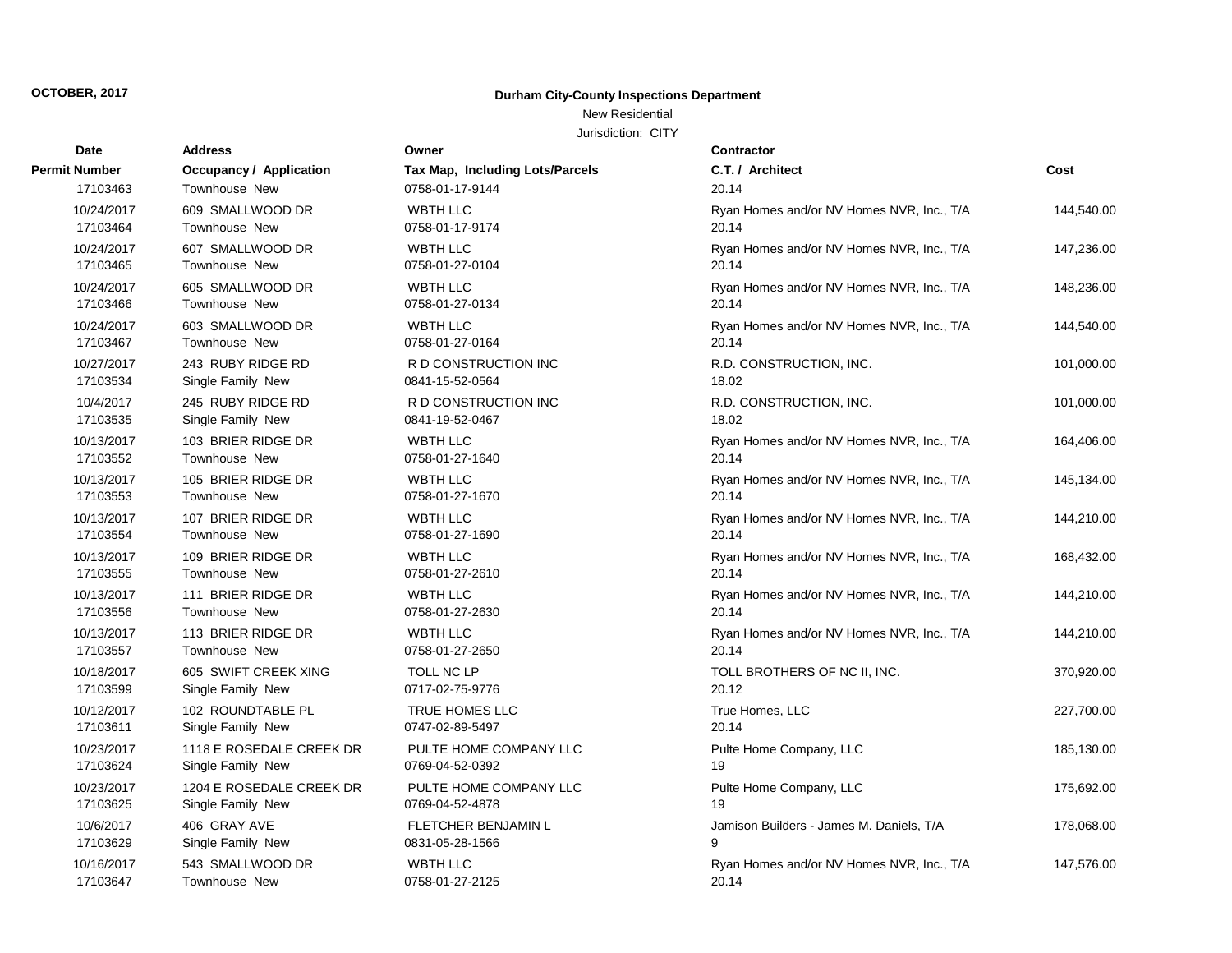## **Durham City-County Inspections Department**

# New Residential

| Date                 | <b>Address</b>          | Owner                                   | <b>Contractor</b>                         |            |
|----------------------|-------------------------|-----------------------------------------|-------------------------------------------|------------|
| <b>Permit Number</b> | Occupancy / Application | Tax Map, Including Lots/Parcels         | C.T. / Architect                          | Cost       |
| 10/16/2017           | 545 SMALLWOOD DR        | <b>WBTH LLC</b>                         | Ryan Homes and/or NV Homes NVR, Inc., T/A | 147,576.00 |
| 17103648             | Townhouse New           | 0758-01-27-1195                         | 20.14                                     |            |
| 10/16/2017           | 547 SMALLWOOD DR        | <b>WBTH LLC</b>                         | Ryan Homes and/or NV Homes NVR, Inc., T/A | 143,880.00 |
| 17103649             | Townhouse New           | 0758-01-27-1165                         | 20.14                                     |            |
| 10/16/2017           | 549 SMALLWOOD DR        | <b>WBTH LLC</b>                         | Ryan Homes and/or NV Homes NVR, Inc., T/A | 147,576.00 |
| 17103650             | Townhouse New           | 0758-01-27-1135                         | 20.14                                     |            |
| 10/16/2017           | 551 SMALLWOOD DR        | <b>WBTH LLC</b>                         | Ryan Homes and/or NV Homes NVR, Inc., T/A | 143,880.00 |
| 17103651             | Townhouse New           | 0758-01-27-1104                         | 20.14                                     |            |
| 10/24/2017           | 1104 ARECA WAY          | PULTE HOME COMPANY LLC                  | Pulte Home Company, LLC                   | 147,576.00 |
| 17103652             | Single Family New       | 0769-03-42-6569                         | 19                                        |            |
| 10/24/2017           | 1014 FOXTAIL DR         | PULTE HOME COMPANY LLC                  | Pulte Home Company, LLC                   | 141,570.00 |
| 17103657             | Single Family New       | 0769-04-52-0702                         | 19                                        |            |
| 10/16/2017           | 406 CHESTNUT OAK PL     | ELD CARDINAL OAKS LLC                   | Level Carolina Homes, LLC                 | 171,500.00 |
| 17103670             | Single Family New       | 0852-02-55-3148                         | 18.04                                     |            |
| 10/24/2017           | 1107 ARECA WAY          | PULTE HOME COMPANY LLC                  | Pulte Home Company, LLC                   | 185,724.00 |
| 17103674             | Single Family New       | 0769-03-42-8534                         | 19                                        |            |
| 10/19/2017           | 1002 LUBBOCK LN         | MREC LEVEL BRIGHTLEAF SPRING            | Level Carolina Homes, LLC                 | 240,042.00 |
| 17103693             | Single Family New       | 165264-PP141412                         | 18.05                                     |            |
| 10/4/2017            | 1005 FRISCO CT          | MREC LEVEL BRIGHTLEAF SPRING            | Level Carolina Homes, LLC                 | 171,500.00 |
| 17103694             | Single Family New       | 0850-04-83-3193                         | 18.05                                     |            |
| 10/4/2017            | 3334 PROSPECT PKWY      | MREC LEVEL BRIGHTLEAF SPRING            | Level Carolina Homes, LLC                 | 223,278.00 |
| 17103695             | Single Family New       | 0850-04-72-2399                         | 18.05                                     |            |
| 10/3/2017            | 200 WELLINGTON DR       | ARRINGTON ERIC STEPHEN                  | CIMARRON CAPITAL, INC.                    | 220,638.00 |
| 17103701             | Single Family New       | 0824-20-71-6240                         | 17.10                                     |            |
| 10/17/2017           | 1401 GEARWOOD AVE       | <b>J &amp; G TRANSMOGRIFY HOMES LLC</b> | <b>J &amp; G TRANSMOGRIFY HOMES, LLC.</b> | 160,314.00 |
| 17103705             | Single Family New       | 0831-06-39-1217                         | 9                                         |            |
| 10/24/2017           | 823 WARING ST           | NORTH CAROLINA EXTERIORS LLC            | NORTH CAROLINA EXTERIORS LLC              | 94,000.00  |
| 17103706             | Single Family New       | 0833-19-50-6177                         | 1.01                                      |            |
| 10/3/2017            | 747 ATTICUS WAY         | AVH BETHPAGE LLC                        | AVH CAROLINAS, LLC.                       | 209,484.00 |
| 17103711             | Duplex New              | 0748-04-93-9928                         | 20.14                                     |            |
| 10/3/2017            | 810 ATTICUS WAY         | AVH BETHPAGE LLC                        | AVH CAROLINAS, LLC.                       | 173,514.00 |
| 17103713             | Single Family New       | 0758-03-03-1749                         | 20.14                                     |            |
| 10/3/2017            | 813 ATTICUS WAY         | AVH BETHPAGE LLC                        | AVH CAROLINAS, LLC.                       | 213,510.00 |
| 17103715             | Single Family New       | 0758-03-03-2990                         | 20.14                                     |            |
| 10/3/2017            | 814 ATTICUS WAY         | AVH BETHPAGE LLC                        | AVH CAROLINAS, LLC.                       | 157,938.00 |
| 17103716             | Single Family New       | 0758-03-03-2734                         | 20.14                                     |            |
| 10/4/2017            | 831 ATTICUS WAY         | AVH BETHPAGE LLC                        | AVH CAROLINAS, LLC.                       | 150,612.00 |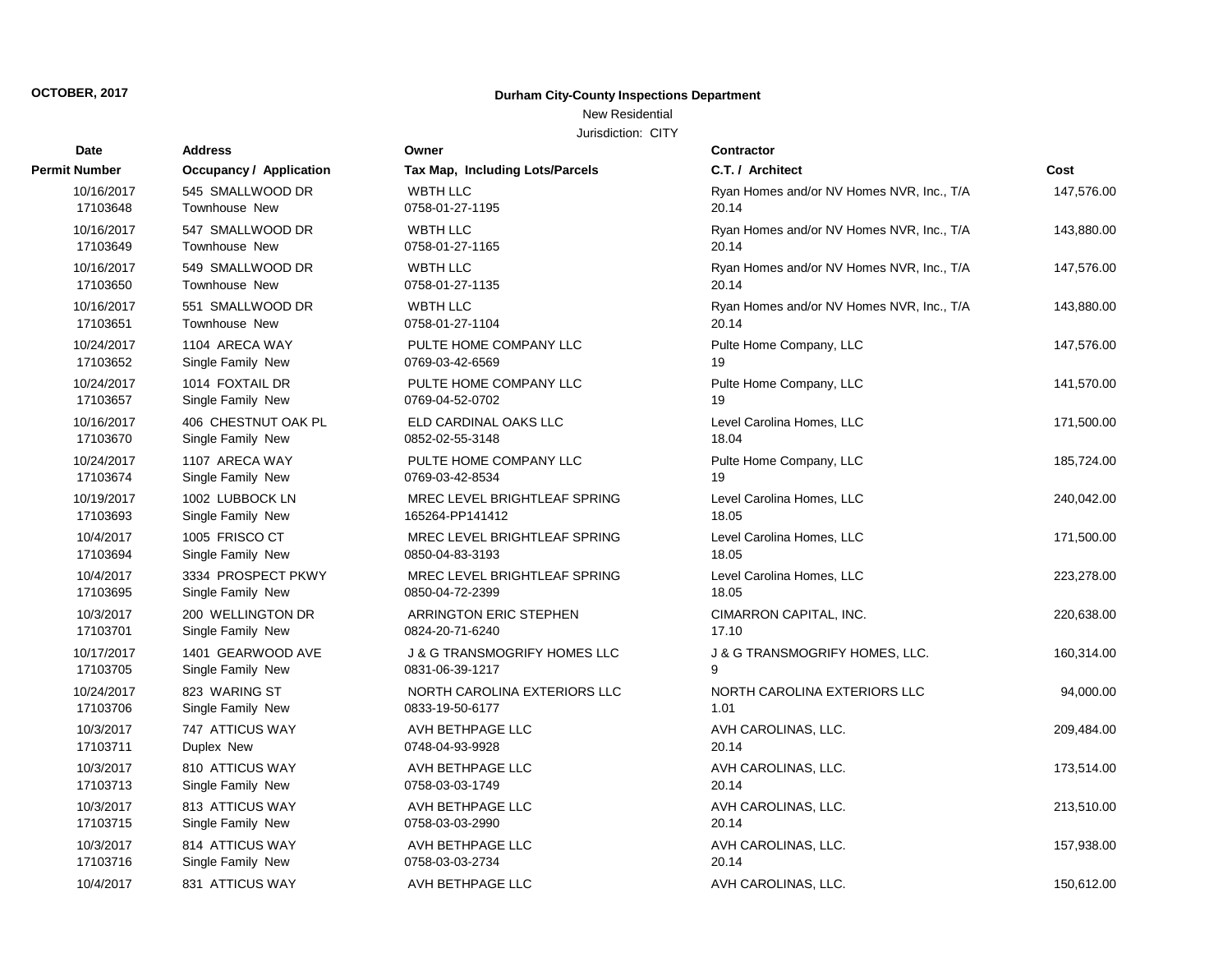## **Durham City-County Inspections Department**

## New Residential

| Date                 | <b>Address</b>          | Owner                           | Contractor                             |            |
|----------------------|-------------------------|---------------------------------|----------------------------------------|------------|
| <b>Permit Number</b> | Occupancy / Application | Tax Map, Including Lots/Parcels | C.T. / Architect                       | Cost       |
| 17103717             | Single Family New       | 0758-03-03-6766                 | 20.14                                  |            |
| 10/5/2017            | 1203 STEINBECK DR       | AVH BETHPAGE LLC                | AVH CAROLINAS, LLC.                    | 280,236.00 |
| 17103718             | Single Family New       | 0758-03-04-2105                 | 20.14                                  |            |
| 10/2/2017            | 502 POPLAR ST           | <b>BEAZER HOMES CORP</b>        | <b>BEAZER HOMES CORP.</b>              | 172,854.00 |
| 17103738             | Single Family New       | 0850-02-76-4394                 | 18.05                                  |            |
| 10/2/2017            | 1922 BRODGEN LN         | DAN RYAN BUILDERS - NORTH       | Ryan Builders-North Carolina, LLC, Dan | 188,958.00 |
| 17103739             | Single Family New       | 0850-03-40-1680                 | 18.05                                  |            |
| 10/2/2017            | 427 HOLLY BLOSSOM DR    | <b>LENNAR CAROLINAS LLC</b>     | Lennar Carolinas, LLC                  | 192,654.00 |
| 17103745             | Single Family New       | 0860-01-06-1164                 | 18.05                                  |            |
| 10/2/2017            | 428 HOLLY BLOSSOM DR    | <b>LENNAR CAROLINAS LLC</b>     | Lennar Carolinas, LLC                  | 195,888.00 |
| 17103746             | Single Family New       | 0860-01-05-1967                 | 18.05                                  |            |
| 10/17/2017           | 1025 MIRBECK LN         | PULTE HOME COMPANY LLC          | Pulte Home Company, LLC                | 144,936.00 |
| 17103749             | Townhouse New           | 0728-02-55-1121                 | 20.14                                  |            |
| 10/18/2017           | 1027 MIRBECK LN         | PULTE HOME COMPANY LLC          | Pulte Home Company, LLC                | 142,296.00 |
| 17103750             | <b>Townhouse New</b>    | 0728-02-55-1134                 | 20.14                                  |            |
| 10/18/2017           | 1029 MIRBECK LN         | PULTE HOME COMPANY LLC          | Pulte Home Company, LLC                | 138,336.00 |
| 17103751             | Townhouse New           | 0728-02-55-1137                 | 20.14                                  |            |
| 10/18/2017           | 1031 MIRBECK LN         | PULTE HOME COMPANY LLC          | Pulte Home Company, LLC                | 148,896.00 |
| 17103752             | Townhouse New           | 0728-02-55-1230                 | 20.14                                  |            |
| 10/18/2017           | 1033 MIRBECK LN         | PULTE HOME COMPANY LLC          | Pulte Home Company, LLC                | 138,336.00 |
| 17103753             | Townhouse New           | 0728-02-55-1243                 | 20.14                                  |            |
| 10/4/2017            | 110 TURKEY OAK DR       | ELD CARDINAL OAKS LLC           | Level Carolina Homes, LLC              | 143,022.00 |
| 17103754             | Single Family New       | 0852-01-45-7238                 | 18.04                                  |            |
| 10/5/2017            | 104 SWIFT CREEK XING    | TOLL NC LP                      | TOLL BROTHERS OF NC II, INC.           | 317,592.00 |
| 17103756             | Single Family New       | 0717-02-55-7140                 | 20.12                                  |            |
| 10/27/2017           | 906 CAROLINA AVE        | <b>KIRINUS MARCIA</b>           | RICHERT CONSTRUCTION                   | 22,225.00  |
| 17103761             | Single Family New       | 0822-13-23-0498                 | 4.02                                   |            |
| 10/20/2017           | 1112 NEIGHBORLY WAY     | LENNAR CAROLINAS LLC            | Lennar Carolinas, LLC                  | 162,860.00 |
| 17103775             | Townhouse New           | 0758-02-58-1576                 | 20.14                                  |            |
| 10/20/2017           | 1114 NEIGHBORLY WAY     | LENNAR CAROLINAS LLC            | Lennar Carolinas, LLC                  | 131,472.00 |
| 17103776             | Townhouse New           | 0758-02-58-2505                 | 20.14                                  |            |
| 10/20/2017           | 1116 NEIGHBORLY WAY     | LENNAR CAROLINAS LLC            | Lennar Carolinas, LLC                  | 131,472.00 |
| 17103777             | Townhouse New           | 0758-02-58-2524                 | 20.14                                  |            |
| 10/20/2017           | 1118 NEIGHBORLY WAY     | <b>LENNAR CAROLINAS LLC</b>     | Lennar Carolinas, LLC                  | 133,980.00 |
| 17103778             | Townhouse New           | 0758-02-58-2543                 | 20.14                                  |            |
| 10/10/2017           | 112 TURKEY OAK DR       | ELD CARDINAL OAKS LLC           | Level Carolina Homes, LLC              | 167,046.00 |
| 17103782             | Single Family New       | 0852-01-45-7276                 | 18.04                                  |            |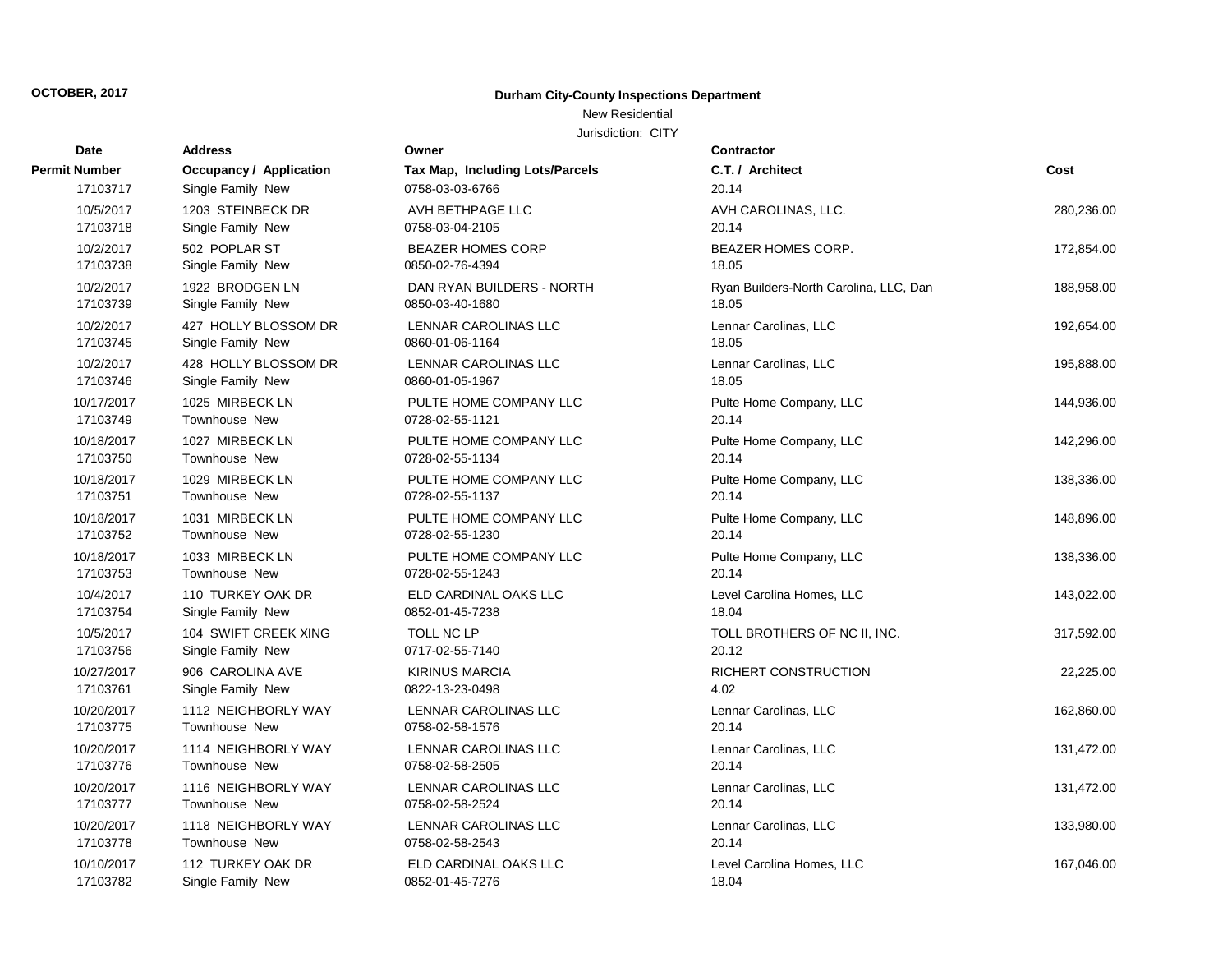## **Durham City-County Inspections Department**

## New Residential

| Date                   | <b>Address</b>                       | Owner                                     | Contractor                             |            |
|------------------------|--------------------------------------|-------------------------------------------|----------------------------------------|------------|
| <b>Permit Number</b>   | <b>Occupancy / Application</b>       | Tax Map, Including Lots/Parcels           | C.T. / Architect                       | Cost       |
| 10/31/2017             | 8 THOMPSONVILLE CT                   | <b>TOLL NC LP</b>                         | TOLL BROTHERS OF NC II, INC.           | 370,194.00 |
| 17103783               | Single Family New                    | 0717-02-77-1402                           | 20.12                                  |            |
| 10/10/2017             | 116 TURKEY OAK DR                    | ELD CARDINAL OAKS LLC                     | Level Carolina Homes, LLC              | 194,106.00 |
| 17103784               | Single Family New                    | 0852-01-45-8224                           | 18.04                                  |            |
| 10/10/2017             | 1116 CRESCENT MOON CT                | LENNAR CAROLINAS LLC                      | Lennar Carolinas, LLC                  | 254,594.00 |
| 17103793               | Single Family New                    | 0813-01-27-9370                           | 17.07                                  |            |
| 10/10/2017             | 313 EXCALIBUR DR                     | <b>TRUE HOMES LLC</b>                     | True Homes, LLC                        | 242,286.00 |
| 17103799               | Single Family New                    | 0757-01-09-2558                           | 20.14                                  |            |
| 10/10/2017             | 105 SPINDLE DR                       | PULTE HOME COMPANY LLC                    | Pulte Home Company, LLC                | 169,182.00 |
| 17103800               | Single Family New                    | 0769-03-22-2072                           | 19.00                                  |            |
| 10/10/2017<br>17103801 | 116 SAILFISH CT<br>Single Family New | PULTE HOME COMPANY LLC<br>0769-01-16-2774 | Pulte Home Company, LLC                | 163,086.00 |
| 10/25/2017             | 1126 E ROSEDALE CREEK DR             | PULTE HOME COMPANY LLC                    | Pulte Home Company, LLC                | 152,790.00 |
| 17103803               | Single Family New                    | 0769-04-52-1486                           | 19                                     |            |
| 10/10/2017             | 1006 WHITE BARK LN                   | RREF II-FH NC SIERRA LLC                  | Lennar Carolinas, LLC                  | 151,272.00 |
| 17103810               | Single Family New                    | 0769-01-27-8639                           | 19                                     |            |
| 10/10/2017             | 5112 NIAGRA DR                       | <b>EPCON FARRINGTON LLC</b>               | EPCON COMMUNITIES CAROLINAS LLC        | 234,000.00 |
| 17103821               | Single Family New                    | 0709-03-22-6492.021                       | 20.18                                  |            |
| 10/3/2017              | 207 SAILFISH CT                      | PULTE HOME COMPANY LLC                    | Pulte Home Company, LLC                | 162,492.00 |
| 17103844               | Single Family New                    | 0769-01-16-6932                           | 19.00                                  |            |
| 10/3/2017              | 2104 MAGNOLIA TREE LN                | MUNGO HOMES OF NORTH CAROLINA             | Mungo Homes of North Carolina, Inc.    | 216,876.00 |
| 17103845               | Single Family New                    | 0830-04-61-8101                           | 20.14                                  |            |
| 10/6/2017              | 205 FORTRESS DR                      | TRUE HOMES LLC                            | True Homes, LLC                        | 168,828.00 |
| 17103846               | Single Family New                    | 0747-02-89-4289                           | 20.14                                  |            |
| 10/20/2017             | 408 IRVING WAY                       | MREC BRIGHTLEAF LLC                       | Ryan Builders-North Carolina, LLC, Dan | 122,628.00 |
| 17103852               | Townhouse New                        | 0759-01-49-8923                           | 18.05                                  |            |
| 10/20/2017             | 410 IRVING WAY                       | <b>MREC BRIGHTLEAF LLC</b>                | Ryan Builders-North Carolina, LLC, Dan | 125,862.00 |
| 17103853               | Townhouse New                        | 0759-01-49-8921                           | 18.05                                  |            |
| 10/20/2017             | 412 IRVING WAY                       | <b>MREC BRIGHTLEAF LLC</b>                | Ryan Builders-North Carolina, LLC, Dan | 124,608.00 |
| 17103854               | Townhouse New                        | 0759-01-49-8829                           | 18.05                                  |            |
| 10/20/2017             | 414 IRVING WAY                       | MREC BRIGHTLEAF LLC                       | Ryan Builders-North Carolina, LLC, Dan | 124,014.00 |
| 17103855               | Townhouse New                        | 0759-01-49-8827                           | 18.05                                  |            |
| 10/20/2017             | 416 IRVING WAY                       | <b>MREC BRIGHTLEAF LLC</b>                | Ryan Builders-North Carolina, LLC, Dan | 125,598.00 |
| 17103856               | <b>Townhouse New</b>                 | 0759-01-49-8825                           | 18.05                                  |            |
| 10/20/2017             | 418 IRVING WAY                       | <b>MREC BRIGHTLEAF LLC</b>                | Ryan Builders-North Carolina, LLC, Dan | 122,628.00 |
| 17103857               | <b>Townhouse New</b>                 | 0759-01-49-8833                           | 18.05                                  |            |
| 10/20/2017             | 420 IRVING WAY                       | <b>MREC BRIGHTLEAF LLC</b>                | Ryan Builders-North Carolina, LLC, Dan | 122,628.00 |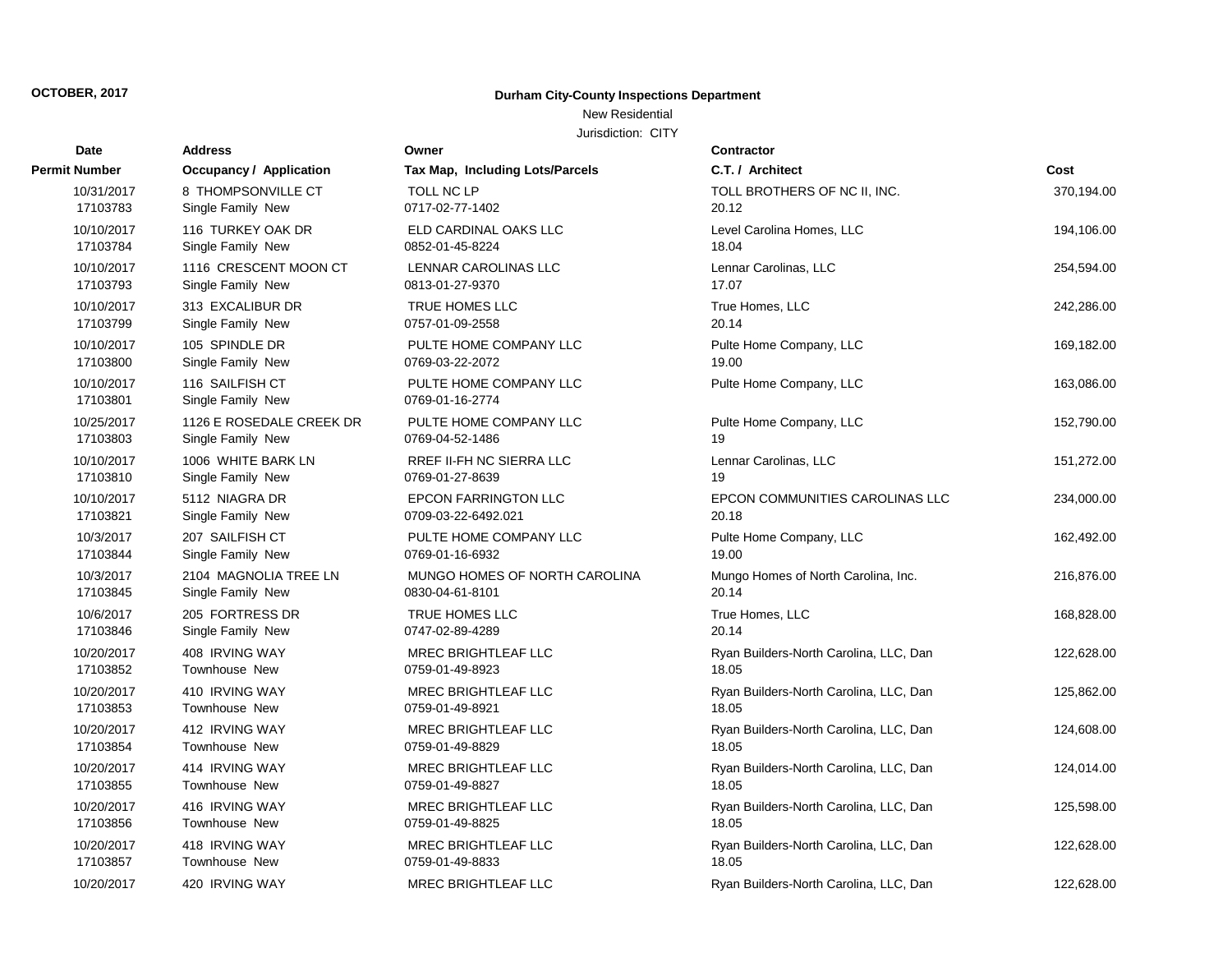## **Durham City-County Inspections Department**

## New Residential

| Date                   | <b>Address</b>                         | Owner                                            | Contractor                           |            |
|------------------------|----------------------------------------|--------------------------------------------------|--------------------------------------|------------|
| <b>Permit Number</b>   | <b>Occupancy / Application</b>         | Tax Map, Including Lots/Parcels                  | C.T. / Architect                     | Cost       |
| 17103858               | <b>Townhouse New</b>                   | 0759-01-49-8830                                  | 18.05                                |            |
| 10/24/2017             | 1108 ARECA WAY                         | PULTE HOME COMPANY LLC                           | Pulte Home Company, LLC              | 132,990.00 |
| 17103863               | Single Family New                      | 0769-03-42-6560                                  | 1900                                 |            |
| 10/24/2017             | 1110 ARECA WAY                         | PULTE HOME COMPANY LLC                           | Pulte Home Company, LLC              | 153,054.00 |
| 17103864               | Single Family New                      | 0769-03-42-6466                                  | 1900                                 |            |
| 10/13/2017             | 110 SHADY REST CT                      | MUNGO HOMES OF NORTH CAROLINA                    | Mungo Homes of North Carolina, Inc.  | 197,340.00 |
| 17103867               | Single Family New                      | 0830-04-71-0094                                  | 20.14                                |            |
| 10/4/2017<br>17103868  | 107 SHADY REST CT<br>Single Family New | MUNGO HOMES OF NORTH CAROLINA<br>0830-04-61-9152 | Mungo Homes of North Carolina, Inc.  | 222,354.00 |
| 10/27/2017             | 1612 SHAWNEE ST                        | ALAND CORPORATION                                | Qubic, LLC                           | 220,000.00 |
| 17103880               | Single Family New                      | 0832-18-22-9171                                  | $\overline{2}$                       |            |
| 10/24/2017             | 1102 ARECA WAY                         | PULTE HOME COMPANY LLC                           | Pulte Home Company, LLC              | 150,000.00 |
| 17103891               | Single Family New                      | 0769-03-42-6663                                  | 19.00                                |            |
| 10/6/2017              | 744 ATTICUS WAY                        | AVH BETHPAGE LLC                                 | AVH CAROLINAS, LLC.                  | 248,094.00 |
| 17103892               | Single Family New                      | 0748-04-93-7881                                  | 20.14                                |            |
| 10/10/2017             | 102 NETTLE RDG                         | JEN NORTH CAROLINA 4 LLC                         | Weekley Homes, L.P.                  | 220,572.00 |
| 17103895               | Single Family New                      | 0707-01-17-8321                                  | 20.12                                |            |
| 10/9/2017              | 307 CROSSLAND DR                       | SLV NC 2 LLC                                     | Weekley Homes, L.P.                  | 168,036.00 |
| 17103896               | Single Family New                      | 0708-01-16-9521                                  | 20.18                                |            |
| 10/11/2017             | 105 SHADY REST CT                      | MUNGO HOMES OF NORTH CAROLINA                    | Mungo Homes of North Carolina, Inc.  | 205,458.00 |
| 17103897               | Single Family New                      | 0830-04-61-8088                                  | 20.14                                |            |
| 10/11/2017             | 2010 MAGNOLIA TREE LN                  | MUNGO HOMES OF NORTH CAROLINA                    | Mungo Homes of North Carolina, Inc.  | 186,846.00 |
| 17103900               | Single Family New                      | 0830-04-60-8587                                  | 20.14                                |            |
| 10/10/2017             | 323 ACORN HOLLOW PL                    | M/I HOMES OF RALEIGH LLC                         | M/I HOMES OF RALEIGH LLC             | 179,850.00 |
| 17103903               | <b>Townhouse New</b>                   | 0769-04-51-1648                                  | 19                                   |            |
| 10/10/2017             | 325 ACORN HOLLOW PL                    | M/I HOMES OF RALEIGH LLC                         | M/I HOMES OF RALEIGH LLC             | 153,516.00 |
| 17103904               | <b>Townhouse New</b>                   | 0769-04-51-1742                                  | 19                                   |            |
| 10/10/2017             | 327 ACORN HOLLOW PL                    | M/I HOMES OF RALEIGH LLC                         | M/I HOMES OF RALEIGH LLC             | 153,516.00 |
| 17103905               | <b>Townhouse New</b>                   | 0769-04-51-1745                                  | 19                                   |            |
| 10/10/2017             | 329 ACORN HOLLOW PL                    | M/I HOMES OF RALEIGH LLC                         | M/I HOMES OF RALEIGH LLC             | 159,786.00 |
| 17103906               | Townhouse New                          | 0769-04-51-1747                                  | 19                                   |            |
| 10/10/2017             | 331 ACORN HOLLOW PL                    | M/I HOMES OF RALEIGH LLC                         | M/I HOMES OF RALEIGH LLC             | 172,986.00 |
| 17103907               | Townhouse New                          | 0769-04-51-1841                                  | 19                                   |            |
| 10/31/2017<br>17103908 | 1314 LANCASTER ST<br>Single Family New | <b>SHAMROCK PARTNERS LLC</b><br>0822-11-55-8428  | $\omega = \infty$<br>$T/A$ )<br>3.01 | 250,000.00 |
| 10/31/2017             | 3606 EXETER WAY                        | <b>SMITH RAMSEY G</b>                            | <b>CHASE BUILDING COMPANY</b>        | 560,000.00 |
| 17103915               | Single Family New                      | 0810-18-40-1600                                  | 20.08                                |            |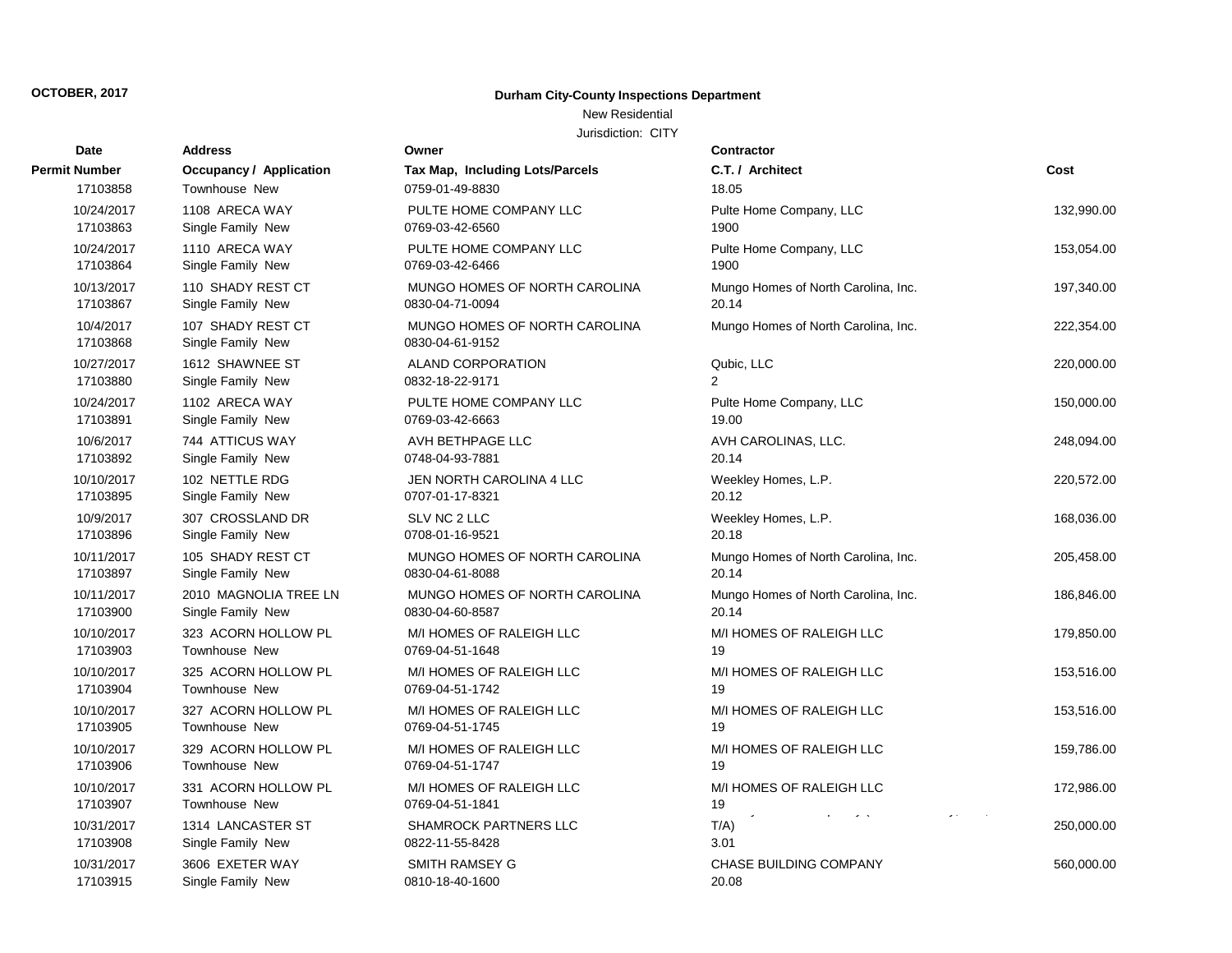## **Durham City-County Inspections Department**

## New Residential

| Date                 | <b>Address</b>                 | Owner                           | <b>Contractor</b>           |            |
|----------------------|--------------------------------|---------------------------------|-----------------------------|------------|
| <b>Permit Number</b> | <b>Occupancy / Application</b> | Tax Map, Including Lots/Parcels | C.T. / Architect            | Cost       |
| 10/10/2017           | 907 ADELINE CT                 | <b>HERNDON PARTNERS LLC</b>     | THE DREES HOMES COMPANY     | 250,998.00 |
| 17103927             | Single Family New              | 0717-02-99-3339                 | 20.12                       |            |
| 10/10/2017           | 106 SPINDLE DR                 | PULTE HOME COMPANY LLC          | Pulte Home Company, LLC     | 170,346.00 |
| 17103944             | Single Family New              | 0769-03-22-4152                 | 19.00                       |            |
| 10/10/2017           | 124 TEE PEE TRL                | PULTE HOME COMPANY LLC          | Pulte Home Company, LLC     | 187,638.00 |
| 17103945             | Single Family New              | 0769-01-16-4433                 | 19                          |            |
| 10/10/2017           | 316 IBIS LN                    | PULTE HOME COMPANY LLC          | Pulte Home Company, LLC     | 225,000.00 |
| 17103946             | Single Family New              | 0769-01-15-4315                 | 19                          |            |
| 10/10/2017           | 707 TUTTLE RD                  | PULTE HOME COMPANY LLC          | Pulte Home Company, LLC     | 165,330.00 |
| 17103947             | Single Family New              | 0769-01-07-8040                 | 19.00                       |            |
| 10/13/2017           | 1002 ARECA WAY                 | PULTE HOME COMPANY LLC          | Pulte Home Company, LLC     | 132,990.00 |
| 17103948             | Single Family New              | 0769-03-42-6707                 | 19.00                       |            |
| 10/24/2017           | 1111 ARECA WAY                 | PULTE HOME COMPANY LLC          | Pulte Home Company, LLC     | 185,922.00 |
| 17103949             | Single Family New              | 0769-03-42-8436                 | 19.00                       |            |
| 10/24/2017           | 1134 E ROSEDALE CREEK DR       | PULTE HOME COMPANY LLC          | Pulte Home Company, LLC     | 152,592.00 |
| 17103950             | Single Family New              | 0769-04-52-2557                 | 19                          |            |
| 10/10/2017           | 220 SAILFISH CT                | PULTE HOME COMPANY LLC          | Pulte Home Company, LLC     | 155,166.00 |
| 17103951             | Single Family New              | 0769-01-16-9736                 | 19.00                       |            |
| 10/24/2017           | 1122 E ROSEDALE CREEK DR       | PULTE HOME COMPANY LLC          | Pulte Home Company, LLC     | 170,544.00 |
| 17103952             | Single Family New              | 0769-04-52-1440                 | 19.00                       |            |
| 10/10/2017           | 1010 OYSTERWOOD LN             | PULTE HOME COMPANY LLC          | Pulte Home Company, LLC     | 213,510.00 |
| 17103953             | Single Family New              | 0769-03-21-3840                 | 19.00                       |            |
| 10/11/2017           | 112 TEE PEE TRL                | PULTE HOME COMPANY LLC          | Pulte Home Company, LLC     | 199,584.00 |
| 17103954             | Single Family New              | 0769-01-16-1473                 | 19.00                       |            |
| 10/18/2017           | 1026 NICKELBY ST               | AVH BETHPAGE LLC                | AVH CAROLINAS, LLC.         | 230,010.00 |
| 17104002             | Single Family New              | 0758-03-03-7920                 | 20.14                       |            |
| 10/24/2017           | 1140 E ROSEDALE CREEK DR       | PULTE HOME COMPANY LLC          | Pulte Home Company, LLC     | 185,724.00 |
| 17104006             | Single Family New              | 0769-04-52-3636                 | 19                          |            |
| 10/24/2017           | 1137 E ROSEDALE CREEK DR       | PULTE HOME COMPANY LLC          | Pulte Home Company, LLC     | 142,296.00 |
| 17104007             | Single Family New              | 0769-04-52-1751                 | 19                          |            |
| 10/24/2017           | 1120 E ROSEDALE CREEK DR       | PULTE HOME COMPANY LLC          | Pulte Home Company, LLC     | 157,872.00 |
| 17104008             | Single Family New              | 0769-04-52-1326                 | 19                          |            |
| 10/31/2017           | 207 FORTRESS DR                | <b>GHD-STERLING LLC</b>         | True Homes, LLC             | 172,458.00 |
| 17104021             | Single Family New              | 0747-02-89-4237                 | 20.14                       |            |
| 10/31/2017           | 28 COVINGTON LN                | MCCANN JANET ELIZABETH          | <b>GARRETT BUILDERS LLC</b> | 650,000.00 |
| 17104050             | Single Family New              | 0846-01-15-4219                 | 21                          |            |
| 10/31/2017           | 2009 CRYSTAL LAKE RD           | <b>FRASHER STEVE</b>            | FRASHER, S.L., LLC          | 116,550.00 |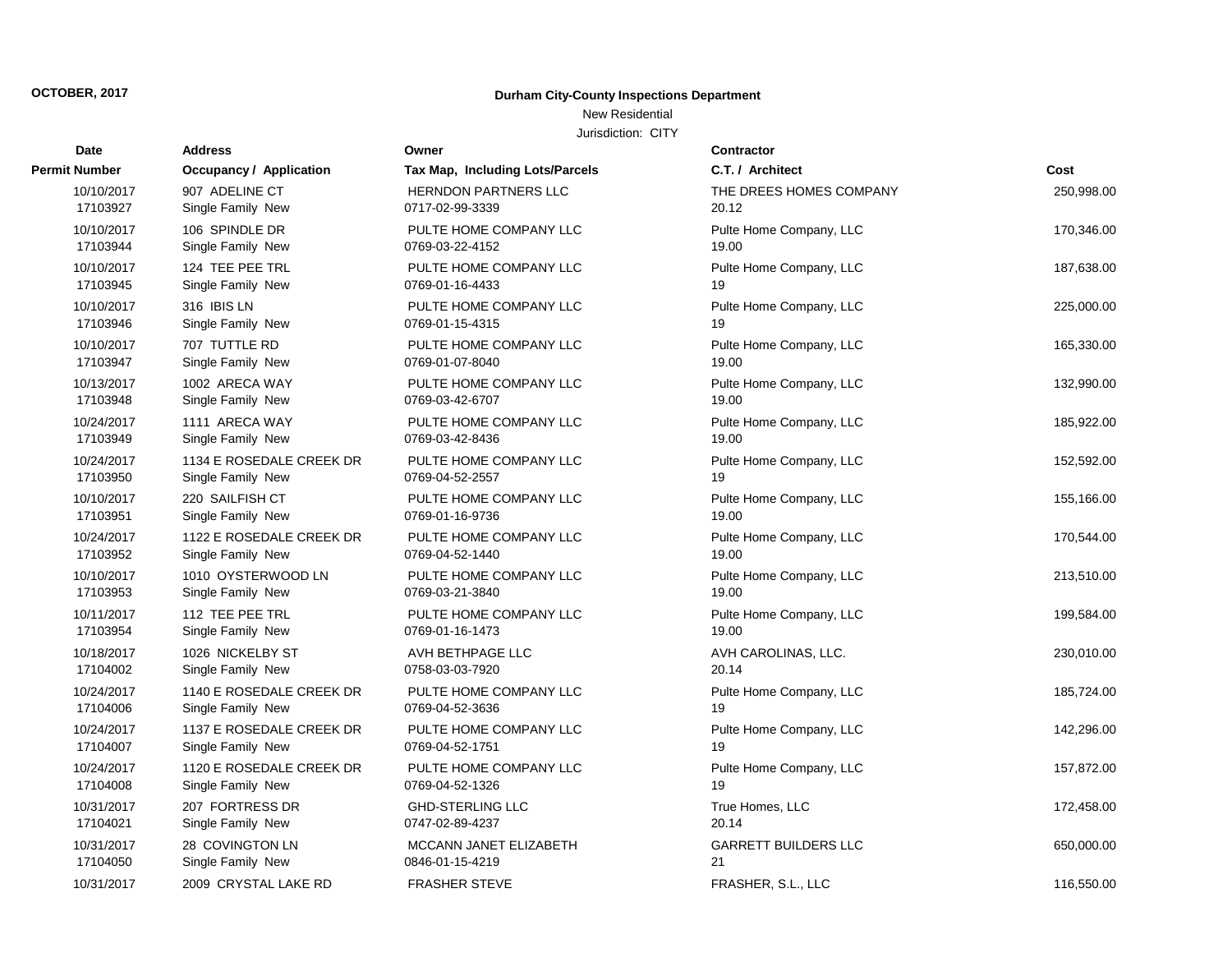## **Durham City-County Inspections Department**

# New Residential

| Date          | <b>Address</b>                 | Owner                           | <b>Contractor</b>                     |            |
|---------------|--------------------------------|---------------------------------|---------------------------------------|------------|
| Permit Number | <b>Occupancy / Application</b> | Tax Map, Including Lots/Parcels | C.T. / Architect                      | Cost       |
| 17104052      | Single Family New              | 0823-09-07-6086                 | 17.11                                 |            |
| 10/30/2017    | 1114 CRESCENT MOON CT          | LENNAR CAROLINAS LLC            | Lennar Carolinas, LLC                 | 278,718.00 |
| 17104078      | Single Family New              | 0813-01-37-0145                 | 17.07                                 |            |
| 10/24/2017    | 1120 MEADOW WOOD DR            | MUNGO HOMES OF NORTH CAROLINA   | Mungo Homes of North Carolina, Inc.   | 205,392.00 |
| 17104117      | Single Family New              | 0830-04-60-7901                 | 20.14                                 |            |
| 10/26/2017    | 1043 LIPPINCOTT RD             | ELLIS ROAD COMMERICAL LP        | Meritage Homes of the Carolinas, Inc. | 211,200.00 |
| 17104121      | Single Family New              | 0749-01-19-8398                 | 18.05                                 |            |
| 10/26/2017    | 1045 LIPPINCOTT RD             | ELLIS ROAD COMMERICAL LP        | Meritage Homes of the Carolinas, Inc. | 156,618.00 |
| 17104122      | Single Family New              | 0749-01-19-9336                 | 18.05                                 |            |
| 10/24/2017    | 2204 MAGNOLIA TREE LN          | MUNGO HOMES OF NORTH CAROLINA   | Mungo Homes of North Carolina, Inc.   | 178,926.00 |
| 17104141      | Single Family New              | 0830-04-61-5171                 | 20.14                                 |            |
| 10/23/2017    | 106 SAILFISH CT                | PULTE HOME COMPANY LLC          | Pulte Home Company, LLC               | 163,086.00 |
| 17104146      | Single Family New              | 0769-01-16-0763                 | 19.00                                 |            |
| 10/24/2017    | 2217 MAGNOLIA TREE             | MUNGO HOMES OF NORTH CAROLINA   | Mungo Homes of North Carolina, Inc.   | 181,171.00 |
| 17104149      | Single Family New              | 0830-04-60-3936                 | 20.14                                 |            |
| 10/27/2017    | 1102 LOTUS LILLY DR            | <b>MERITAGE HOMES OF THE</b>    | Meritage Homes of the Carolinas, Inc. | 164,406.00 |
| 17104160      | <b>Townhouse New</b>           | 0728-04-53-2908                 | 20.13                                 |            |
| 10/27/2017    | 1106 LOTUS LILLY DR            | MERITAGE HOMES OF THE           | Meritage Homes of the Carolinas, Inc. | 176,682.00 |
| 17104162      | <b>Townhouse New</b>           | 0728-04-53-1982                 | 20.13                                 |            |
| 10/27/2017    | 430 HOLLY BLOSSOM DR           | LENNAR CAROLINAS LLC            | Lennar Carolinas, LLC                 | 170,280.00 |
| 17104178      | Single Family New              | 0860-01-05-2947                 | 18.05                                 |            |
| 10/24/2017    | 1127 E ROSEDALE CREEK DR       | PULTE HOME COMPANY LLC          | Pulte Home Company, LLC               | 145,398.00 |
| 17104189      | Single Family New              | 0769-04-52-0568                 | 19                                    |            |
| 10/24/2017    | 1124 E ROSEDALE CREEK DR       | PULTE HOME COMPANY LLC          | Pulte Home Company, LLC               | 135,036.00 |
| 17104190      | Single Family New              | 0769-04-52-1463                 | 19                                    |            |
| 10/26/2017    | 1003 AMBROSIA DR               | PULTE HOME COMPANY LLC          | Pulte Home Company, LLC               | 141,966.00 |
| 17104193      | Townhouse New                  | 0728-01-45-8386                 | 20.14                                 |            |
| 10/26/2017    | 1005 AMBROSIA DR               | PULTE HOME COMPANY LLC          | Pulte Home Company, LLC               | 144,936.00 |
| 17104194      | Townhouse New                  | 0728-01-45-9316                 | 20.14                                 |            |
| 10/26/2017    | 1007 AMBROSIA DR               | PULTE HOME COMPANY LLC          | Pulte Home Company, LLC               | 142,296.00 |
| 17104195      | <b>Townhouse New</b>           | 0728-01-45-9346                 | 20.14                                 |            |
| 10/26/2017    | 1009 AMBROSIA DR               | PULTE HOME COMPANY LLC          | Pulte Home Company, LLC               | 144,936.00 |
| 17104196      | Townhouse New                  | 0728-02-45-9385                 | 20.14                                 |            |
| 10/26/2017    | 1103 NIGHTSHADE DR             | PULTE HOME COMPANY LLC          | Pulte Home Company, LLC               | 148,566.00 |
| 17104199      | Townhouse New                  | 0728-02-55-0335                 | 20.14                                 |            |
| 10/26/2017    | 1105 NIGHTSHADE DR             | PULTE HOME COMPANY LLC          | Pulte Home Company, LLC               | 138,666.00 |
| 17104200      | Townhouse New                  | 0728-02-55-0365                 | 20.14                                 |            |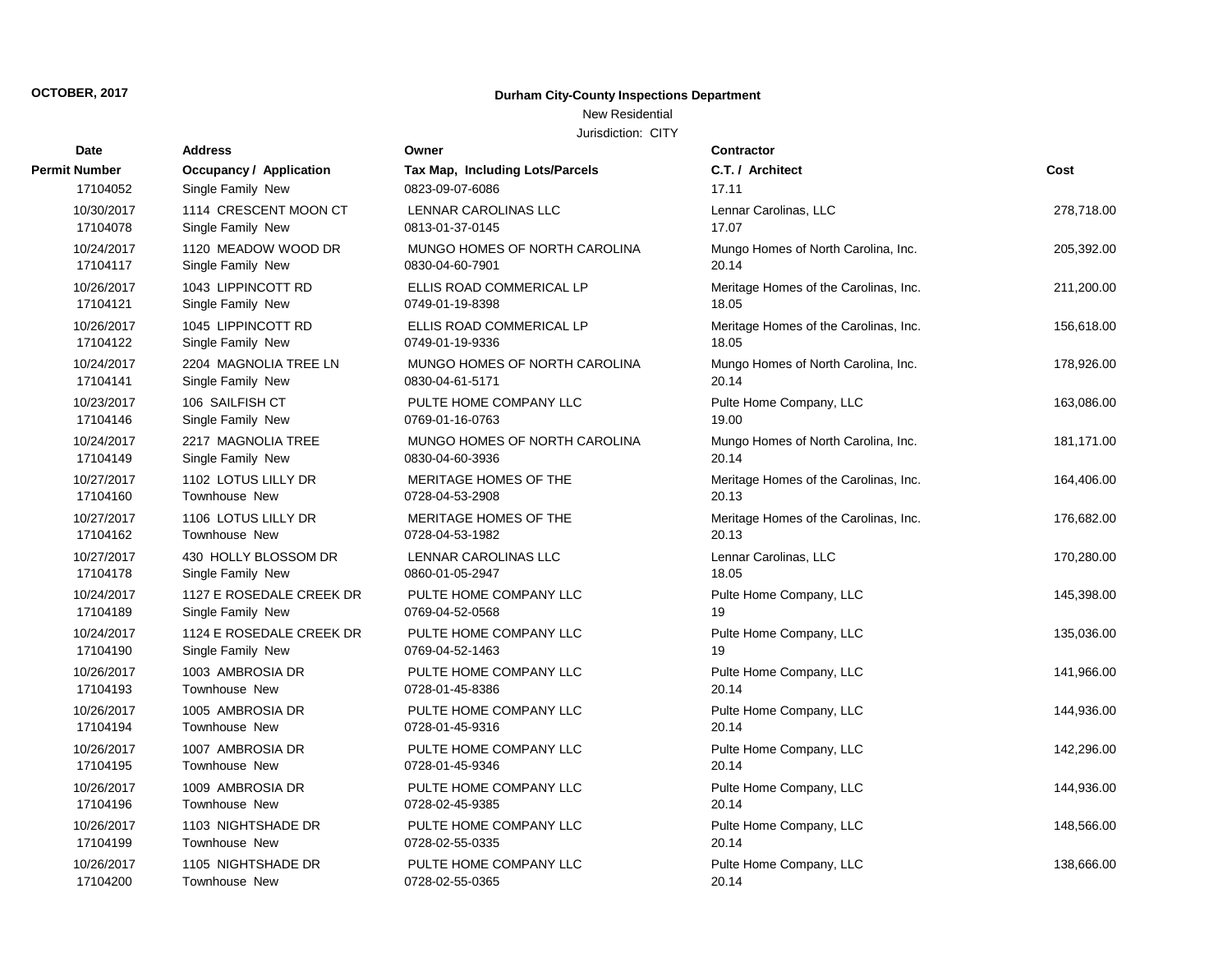## **Durham City-County Inspections Department**

## New Residential

| Date                   | <b>Address</b>                         | Owner                                            | <b>Contractor</b>                     |            |
|------------------------|----------------------------------------|--------------------------------------------------|---------------------------------------|------------|
| <b>Permit Number</b>   | <b>Occupancy / Application</b>         | Tax Map, Including Lots/Parcels                  | C.T. / Architect                      | Cost       |
| 10/26/2017             | 1107 NIGHTSHADE DR                     | PULTE HOME COMPANY LLC                           | Pulte Home Company, LLC               | 148,896.00 |
| 17104201               | Townhouse New                          | 0728-02-55-0395                                  | 20.14                                 |            |
| 10/26/2017             | 1109 NIGHTSHADE DR                     | PULTE HOME COMPANY LLC                           | Pulte Home Company, LLC               | 138,666.00 |
| 17104202               | <b>Townhouse New</b>                   | 0728-02-55-1324                                  | 20.14                                 |            |
| 10/26/2017             | 1111 NIGHTSHADE DR                     | PULTE HOME COMPANY LLC                           | Pulte Home Company, LLC               | 148,566.00 |
| 17104203               | Townhouse New                          | 0728-02-55-1354                                  | 20.14                                 |            |
| 10/26/2017             | 1113 NIGHTSHADE DR                     | PULTE HOME COMPANY LLC                           | Pulte Home Company, LLC               | 145,266.00 |
| 17104204               | Townhouse New                          | 0728-02-55-1384                                  | 20.14                                 |            |
| 10/27/2017             | 1212 NEIGHBORLY WAY                    | <b>LENNAR CAROLINAS LLC</b>                      | Lennar Carolinas, LLC                 | 133,980.00 |
| 17104211               | Townhouse New                          | 0758-02-58-4401                                  | 20.14                                 |            |
| 10/27/2017             | 1214 NEIGHBORLY WAY                    | <b>LENNAR CAROLINAS LLC</b>                      | Lennar Carolinas, LLC                 | 131,472.00 |
| 17104212               | Townhouse New                          | 0758-02-58-4319                                  | 20.14                                 |            |
| 10/27/2017             | 1216 NEIGHBORLY WAY                    | LENNAR CAROLINAS LLC                             | Lennar Carolinas, LLC                 | 131,472.00 |
| 17104213               | <b>Townhouse New</b>                   | 0758-02-58-4338                                  | 20.14                                 |            |
| 10/27/2017             | 1218 NEIGHBORLY WAY                    | LENNAR CAROLINAS LLC                             | Lennar Carolinas, LLC                 | 156,684.00 |
| 17104214               | Townhouse New                          | 0758-02-58-4356                                  | 20.14                                 |            |
| 10/30/2017<br>17104234 | 111 SHADY REST CT<br>Single Family New | MUNGO HOMES OF NORTH CAROLINA<br>0830-04-71-0172 | Mungo Homes of North Carolina, Inc.   | 193,182.00 |
| 10/27/2017             | 1016 FRISCO CT                         | LEVEL CAROLINA HOMES LLC                         | Level Carolina Homes, LLC             | 235,026.00 |
| 17104235               | Single Family New                      | 0850-04-83-5493                                  | 18.05                                 |            |
| 10/27/2017<br>17104244 | 1004 SOUNDING LN<br>Single Family New  | AVH BETHPAGE LLC<br>0758-03-15-9022              | AVH CAROLINAS, LLC.                   | 133,584.00 |
| 10/27/2017             | 142 TEE PEE TRL                        | PULTE HOME COMPANY LLC                           | Pulte Home Company, LLC               | 239,382.00 |
| 17104268               | Single Family New                      | 0769-01-16-8444                                  | 19                                    |            |
| 10/30/2017             | 218 SAILFISH CT                        | PULTE HOME COMPANY LLC                           | Pulte Home Company, LLC               | 160,710.00 |
| 17104270               | Single Family New                      | 0769-01-16-8786                                  | 19.00                                 |            |
| 10/30/2017             | 611 TUTTLE RD                          | PULTE HOME COMPANY LLC                           | Pulte Home Company, LLC               | 206,712.00 |
| 17104271               | Single Family New                      | 0769-01-06-8618                                  | 19.00                                 |            |
| 10/30/2017             | 1102 OYSTERWOOD LN                     | PULTE HOME COMPANY LLC                           | Pulte Home Company, LLC               | 204,864.00 |
| 17104272               | Single Family New                      | 0769-03-21-4835                                  | 19.00                                 |            |
| 10/30/2017             | 1203 CATCH FLY LN                      | MERITAGE HOMES OF THE                            | Meritage Homes of the Carolinas, Inc. | 214,632.00 |
| 17104281               | Townhouse New                          | 0728-03-44-7192                                  | 20.13                                 |            |
| 10/30/2017             | 1205 CATCH FLY LN                      | MERITAGE HOMES OF THE                            | Meritage Homes of the Carolinas, Inc. | 153,318.00 |
| 17104282               | <b>Townhouse New</b>                   | 0728-03-44-8122                                  | 20.13                                 |            |
| 10/30/2017             | 1207 CATCH FLY LN                      | MERITAGE HOMES OF THE                            | Meritage Homes of the Carolinas, Inc. | 170,874.00 |
| 17104283               | Townhouse New                          | 0728-03-44-8153                                  | 20.13                                 |            |
| 10/30/2017             | 1209 CATCH FLY LN                      | MERITAGE HOMES OF THE                            | Meritage Homes of the Carolinas, Inc. | 214,632.00 |